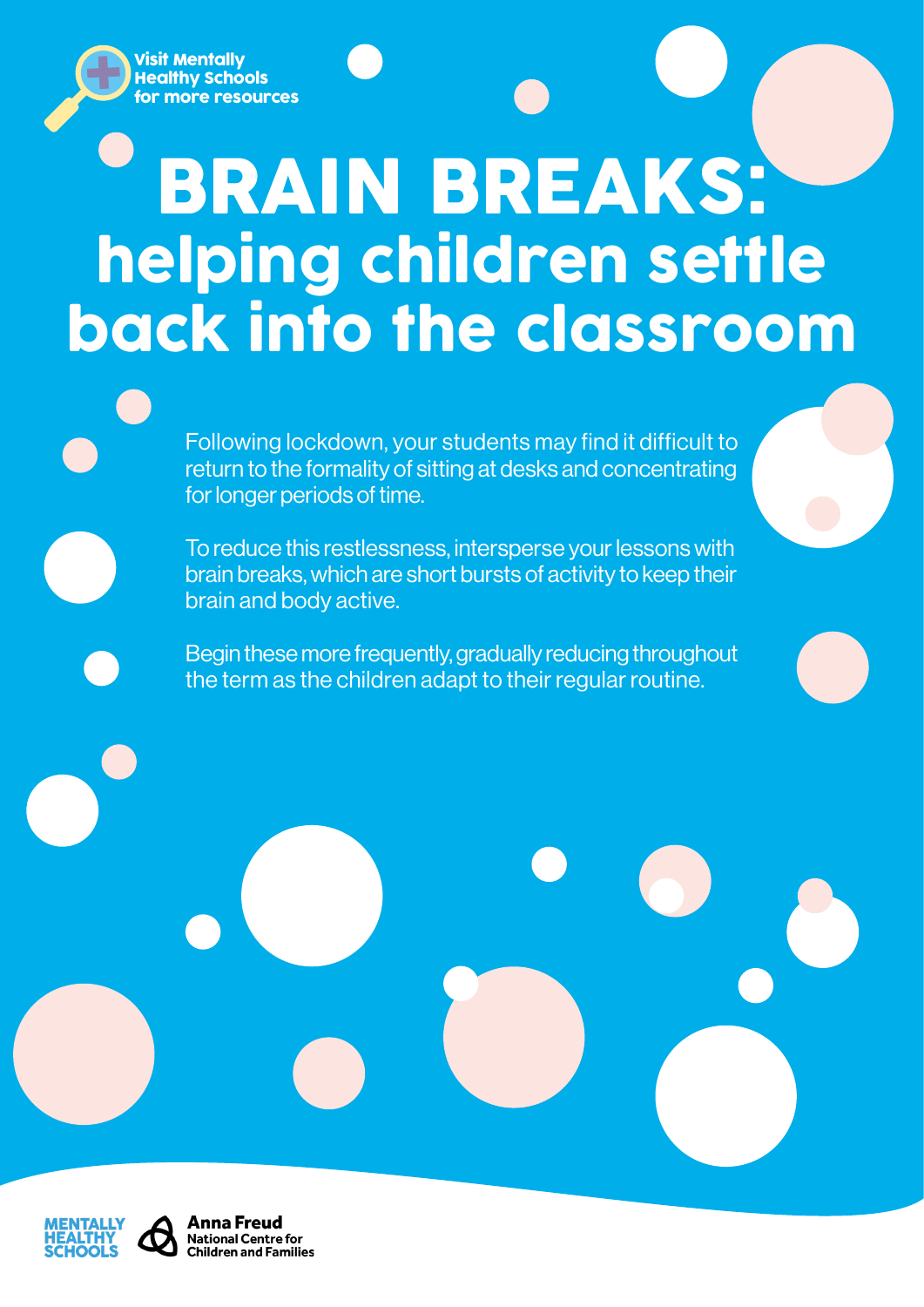

#### 1. Heads, shoulders, knees and toes

Ask the children to take part in the classic action song. This can be done in a classroom space but still gets the body moving and brain engaged. Encourage the children to point to the body parts in order of the song, rather than touching. In subsequent rounds of the [song](https://www.bbc.co.uk/teach/school-radio/nursery-rhymes-heads-shoulders-knees-and-toes/zd9f6v4) you can make it more difficult by blanking out words – for example, asking them to stay silent instead of singing 'head'. You can make it more challenging for older children by learning the body parts in a different language.



## 2. Musical statues with a twist

Play the classic musical statues game in the classroom, but ask the children to dance like something e.g. robots, jellyfish. When the music stops, encourage the children to stand still in an appropriate pose for the subject. Instead of people sitting out for moving, choose a winner each round as the best robot or jellyfish etc. This can be changed each time – encourage the children to think of dance categories to try.



#### 3. Go for a wellbeing walk

Take the children for a brief five-minute walk in one of the outside areas of your school. Once you reach the destination, ask them to close their eyes and tune in to their senses for 30 seconds.

Ask them to answer in their heads: What can they hear? What can they smell? How do they feel? Ask them to open their eyes and really look closely at something they normally wouldn't, then ask what they noticed about it. In partners, children can share what they noticed before walking back to class.



#### 4. Mix it up

Stand the children in a circle, spread out with at least 1 metre between them. You or a child in the centre of the circle will then call out 'Mix it up if…', and then complete the sentence with a trait or characteristic e.g. you have curly hair, you have a brother. The children who the statement applies to must swap spaces, the last person to swap goes into the centre and thinks of a statement to call out.